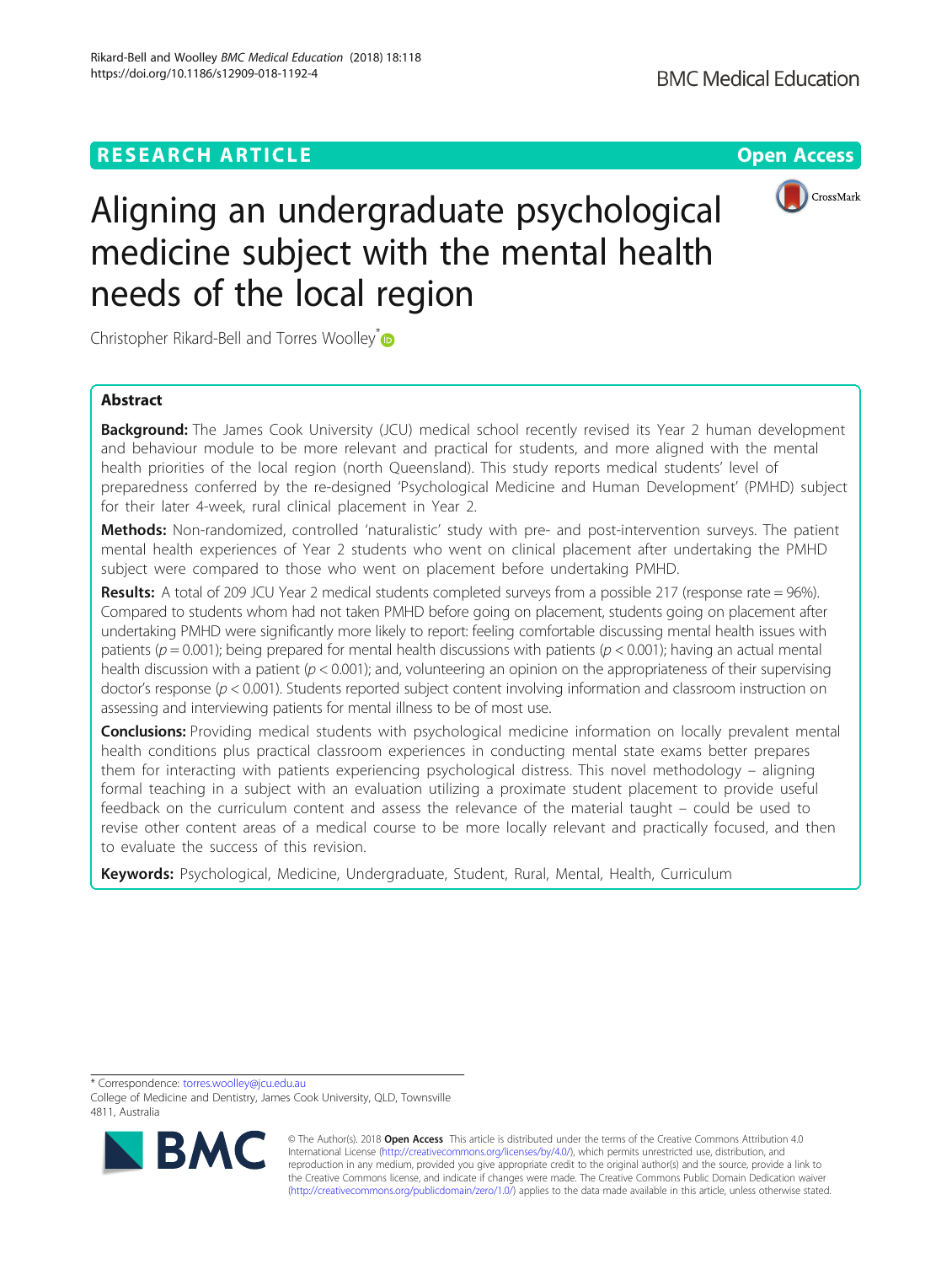## Background

Ensuring medical education reflects and is responsive to the priority healthcare needs of local communities is becoming a focus for reform internationally. However, many medical schools, charged with producing tomorrow's doctors, have been criticised for having a curriculum that does not always reflect the priority needs of the local region, or give priority to the most vulnerable individuals and groups in society [[1](#page-6-0)].

However, the undergraduate entry Bachelor of Medicine, Bachelor of Surgery (MBBS) James Cook University (JCU) medical school was established in North Queensland (NQ) in 2000 [[2\]](#page-6-0) with a curriculum aligned with the health priorities of the north Queensland/northern Australian region, in particular, Aboriginal and Torres Strait Islander peoples – the most disadvantaged and vulnerable group in the country.

Due to this 'socially-accountable' philosophy, in 2008 the JCU medical school joined a world-wide consortium of 12 health professional schools called the Training for Health Equity Network (THEnet). THEnet is committed to achieving health equity through transforming health professional education to meet local needs [\[3,](#page-6-0) [4\]](#page-6-0). All 12 THEnet medical schools have similar socially-accountable philosophies and curriculum approaches, including equitable selection processes for admitting rural applicants and/or applicants from underserved sub-populations, a curriculum that is responsive to the priority health issues of the local region, and mandatory service learning for students in rural communities involving significant involvement with local community members.

For example, the JCU medical curriculum includes the requirement that all Year 2 students must pass the 'Rural, Remote, Indigenous and Tropical Health' subject, as well as a mandatory 4-week rural placement to introduce them to local rural communities and their health issues (including 1 week in an Aboriginal Medical Service), and have experiences in rural hospital wards and rural medical centres focussed on patient history-taking and examinations, including around mental health.

Also in Year 2, the JCU medical school delivers a psychological medicine subject, which is part of an overall linkage of psychological issues that is built upon by later modules and curriculum activities in the 6 year course. Having a subject dedicated to psychological medicine at the JCU medical school is important. Not only is the base rate of mental health disorders in the Australian community high, with a lifetime risk of 45% for adults aged 16–85 [\[5](#page-6-0)], but regional and remote areas of Australia are at even greater risk for these disorders [\[6](#page-6-0)]. In addition, it is well recognised that Aboriginal and Torres Strait Islander people in remote and regional areas have alarmingly high levels of psychiatric disorders. Aboriginal and Torres Strait Islander people are particularly vulnerable to experiencing high levels of stress [[7\]](#page-6-0) and serious mental illness such as psychosis, with a rate of almost 15 times the non-Indigenous population [\[8](#page-6-0)] (44.9 per 1000 population compared to 2.9 per 1000 population for non-Indigenous young people Australia wide).

JCU's psychological medicine subject was re-designed in 2013 from one with a predominant focus on human development and behaviour into the current 'Psychological Medicine and Human Development' (PMHD) subject. This revised PMHD subject predominantly teaches students 'biopsychosocial' perspectives of health (the psychological and behavioural factors influencing health and illness), as well as the more general, practical skills required to interview and diagnose patients with a mental health condition. This re-design was undertaken in part to better align the subject with the medical school's 'socially-accountable' mandate of addressing the priority health needs of the local region and the most vulnerable Aboriginal and Torres Strait Islander populations. In addition, the re-design was undertaken to make the subject more practical, as there is evidence that developmental and mental health subjects in early medical courses are commonly perceived by students to be of little relevance or value [\[9](#page-6-0)], even though studies demonstrate high levels of mental health disorders treated by doctors in hospitals [[10](#page-6-0)] and in the community (particu-larly in rural general practice) [[11\]](#page-6-0).

This re-design was informed by student feedback sessions immediately after their Year 2 rural community placements in 2013, which discussed the frequency and variety of patient mental health presentations seen on placement, and the competencies required to undertake a focused mental health history and examination. On Year 2 community placements, students are required to undertake history and examinations on the rural general practice patient population, which is known to include a high proportion of patients experiencing psychological distress, as well as a high proportion of Aboriginal and Torres Strait Islander peoples whom many also experience psychological distress. For example, in the remote region of Mount Isa, where about 25% of JCU Year 2 medical students spend their Year 2 community placement, 23% of the population are Aboriginal and Torres Strait Islander peoples; much higher than the national average of 3% [\(http://www.censusdata.abs.gov.au/cen](http://www.censusdata.abs.gov.au/census_services/getproduct/census/2016/quickstat/SED30057)[sus\\_services/getproduct/census/2016/quickstat/](http://www.censusdata.abs.gov.au/census_services/getproduct/census/2016/quickstat/SED30057)

[SED30057\)](http://www.censusdata.abs.gov.au/census_services/getproduct/census/2016/quickstat/SED30057). Discussions highlighted the high incidence of students coming into contact with patients experiencing psychological distress, and students' lack of confidence and practical experience in using standard techniques for assessing patients' current mental or cognitive state. As a result of these discussions, the PMHD subject was revised with a greater focus on depression,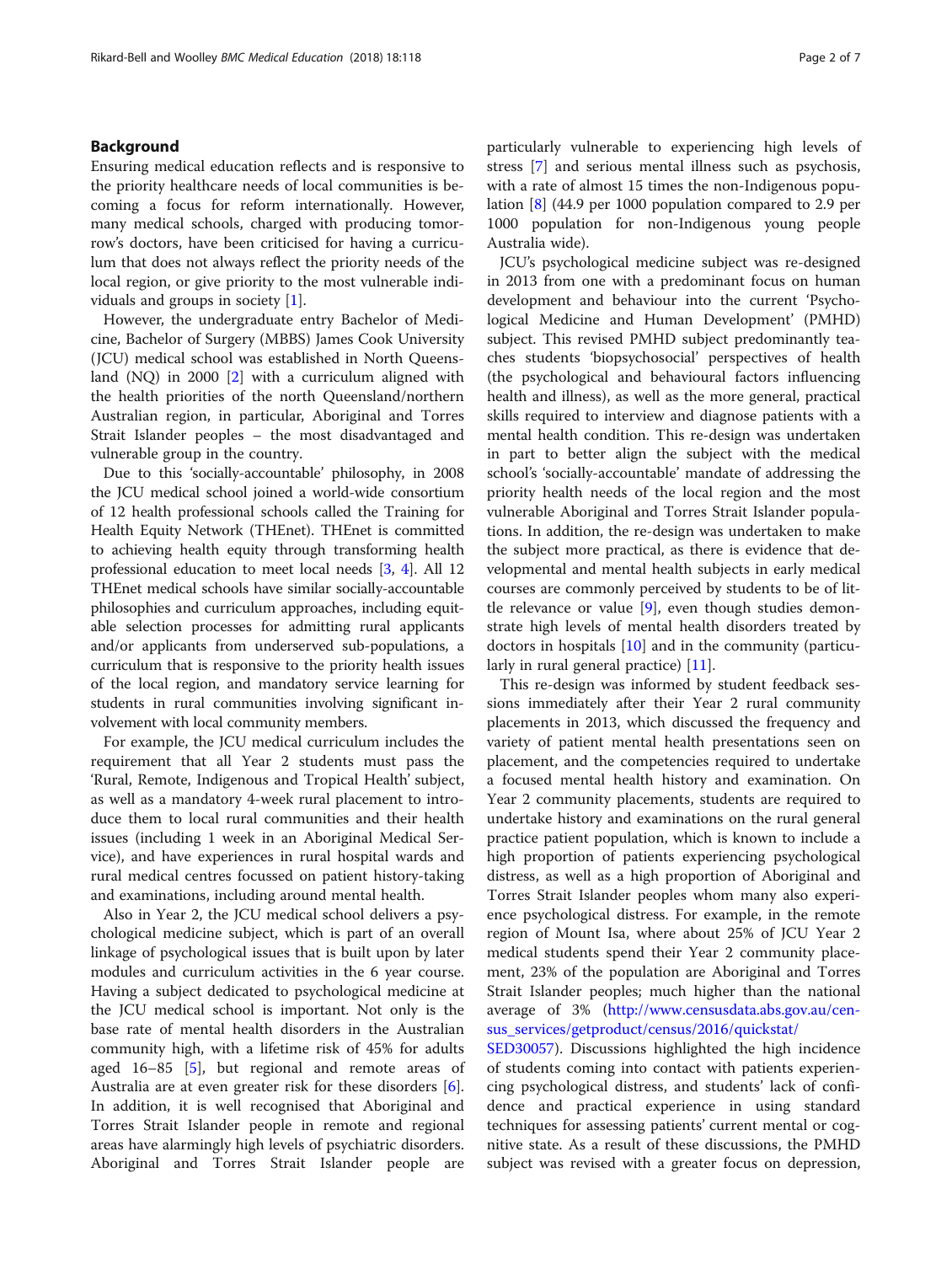anxiety and suicidal thoughts, plus teaching students general skills in mental health assessment; for example, practical techniques for interviewing and assessing patients with disorders of mental health (techniques for assigning diagnoses appropriately were a secondary consideration). Thus, student discussions directly resulted in the PMHD subject being re-designed to include content not just more relevant to the mental health needs of the local region, but practical enough so that JCU medical students can practice and further develop patientcentred competencies associated with mental health while on rural and remote community placements.

While all Year 2 JCU medical students undertake patient history-taking and examinations during their mandatory 4 week placement in a rural community, only half the student cohort experiences the PMHD subject before their Year 2 placement. This allowed the present study to approximate the level of preparedness conferred to JCU medical students from the PMHD subject in regards to mental health interviewing, history-taking and examinations.

# **Methods**

## Study design

This 2014–15 study of JCU MBBS students utilized a non-randomized controlled design to compare the patient mental health experiences of 91 Year 2 students who went on rural placement before undertaking the PMHD subject, to 118 Year 2 students who went on rural placement after undertaking PMHD. This design was possible due to the fortuitous timing of the compulsory 4-week rural placement in the broader Year 2 medical curriculum. Half the student cohort completed their rural placement before the psychological medicine subject, and the other half completed the placement after due to logistical reasons. This serendipitously allowed the opportunity of a 'natural' experiment to evaluate the efficacy of the PMHD subject involving two equivalent groups of students. Ethical approval for the study was obtained from the James Cook University Human Ethics Committee (case number H3031).

## Description of the PMHD subject

The aim of the PMHD course is to educate students around psychological medicine being an essential cornerstone of medical practice. Arguably, all medical interactions between patients and doctors involve the patient's understanding and psychological reaction to illness. Thus, psychological medicine could be considered the tapestry upon which clinical medicine exists. The more medical students are introduced to psychological medicine in a practical and relevant way early in their undergraduate course, the more it will be understood and integrated into their future patient encounters. As students progress through their medical training and experience increasingly complex patient encounters, it is expected they will appreciate more and more the integral nature of psychological medicine in medical practice.

PMHD approaches psychological medicine from a developmental perspective; which is in keeping with the previous human development and behaviour course, as development is the core theme of the subject. However, the subject was modified into PMHD by further incorporating relevant and practical medical perspectives for students to better appreciate the value of psychological medicine in all settings, particularly rural and remote medicine.

PMHD draws together the biological developmental underpinnings with psychological development to promote the view of individual patients as a 'bio-psycho-social' entity. PMHD emphasises the psychological disturbances at each stage of development, and its relation to developing psychological disorder at different ages. There is exploration of how psychological health, illness and behaviour are closely related. Students are led to the logical conclusion that an understanding of psychological medicine, in combination with a strong therapeutic relationship between the doctor and the patient, is critical to achieving good patient outcomes.

In addition to the theoretical underpinnings that explain how biological and psychological developmental problems can contribute to illness, there is also an emphasis on developing practical skills in mental state examinations (MSE), cognitive assessments, and learning practical formulation methods to summarise each psychological disturbance. Lastly, the PMHD course highlights the importance of caring for one's own psychological health in order to be able to function well as a doctor and student.

## Participants and data collection

All Year 2 medical students at JCU in 2014 were invited to complete a survey during their post-rural placement de-brief session held several weeks after returning from their placement. About half the Year 2 JCU medical student cohort undertake their 4-week rural placement in June (before receiving the PMHD subject from July to October that year), while the other half do their Year 2 placement in December or January (after receiving the PMHD subject). Students were informed of the project aims, and that completion of the survey was voluntary.

## Survey

As there are currently no validated surveys in the literature to evaluate how well health students undertake a mental health history-taking and examination of patients, the survey used in the present study was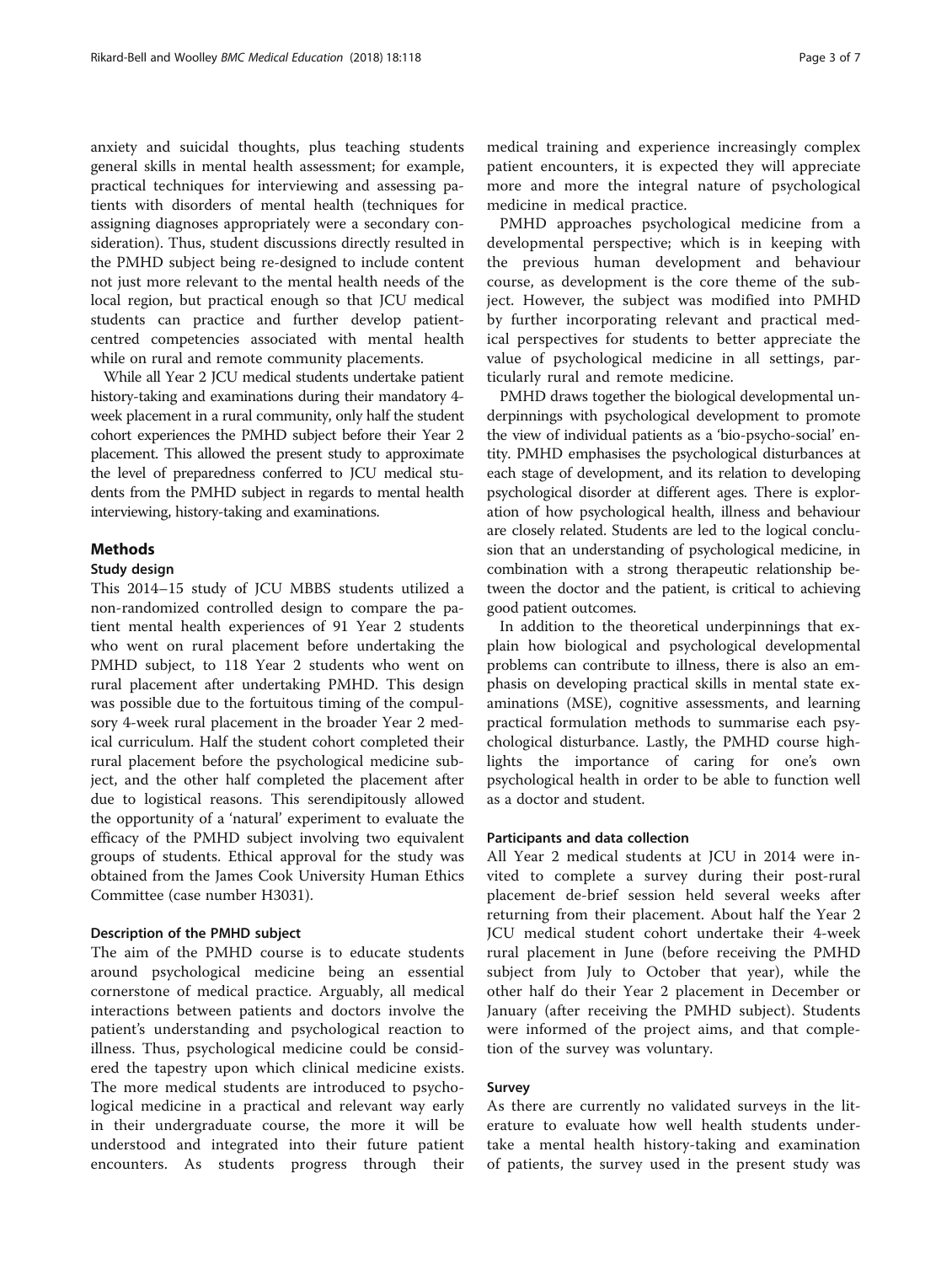<span id="page-3-0"></span>developed from a focus group discussion with 5 Year 3 students in the year previous (2013) to the data collection phase. The focus group discussions determined exactly how Year 3 students felt the recently re-designed PMHD subject had benefitted them on their rural clinical placement they undertook at the end of their Year 2, and how the PMHD course could be improved. The discussion led to improvements being made to the PMHD subject to incorporate more content and competencies around interviewing mental health patients, and around depression and anxiety. The discussion also led to the development of the content and wording for the evaluation tool. The evaluation tool was then trialled on the Year 2 students later that year, and several adjustments made to the wording of the survey questions for greater clarity.

In mid-2014, the evaluation tool was initially given to students who did not receive the PMHD subject prior to their rural placement. The evaluation tool included 3 four-point Likert scale questions, 8 'yes/no' answer questions, and an open-ended question asking "Why did/didn't you feel prepared for discussions with patients around mental health issues?" (see Table 1 for a complete list of all survey questions and wording). The evaluation tool was also given at the beginning of 2015 to students who received the PMHD subject prior to their rural placement at the end of 2014. This evaluation tool also included a further 2 open-ended questions: "Was any information provided in the PMHD subject relevant to patient discussions around mental health on your Year 2 placement?",

and "Did any of the practical skills provided by the PMHD subject come in useful on your Year 2 placement?"

## Analysis and statistics

All data were coded numerically and entered into the computerized statistical package for social sciences, SPSS Release 20 for Windows (IBM Corp, Release 2011; [http://www.spss.com\)](http://www.spss.com). Bivariate analyses between student clinical experiences on rural placement and whether students had undertaken the Year 2 clinical placement before or after the PMHD course were assessed using two-tailed, paired T-tests and chi-squared tests, as appropriate (Table 1). Statistical tests were considered significant with  $p$ -values < 0.05.

The variety of responses given to the 2 open-ended questions: 'what information provided in PMHD was relevant to the patient discussions?', and 'what practical skills provided in PMHD came in useful during your rural placement?' were later grouped 'a posteriori' based on the students' factual experiences on placement, using simple content analysis (displayed in Table [2](#page-4-0)). The content analysis of the open-ended questions was conducted by the author TW, and this analysis was checked by CRB for investigator triangulation; differences were resolved through discussion between the two authors.

# Results

## Description

A total of 209 JCU MBBS Year 2 students participated in the study from a possible 217 (response rate = 96%).

Table 1 Year 2 rural clinical placement experiences of JCU MBBS student with patients experiencing mental health issues, PRE and POST the Year 2 Psychological Medicine and Human Development (PMHD) subject

| Ouestion                                                                                                                                           | Completed Year 2 rural clinical<br>placement PRE PMHD subject<br>$(n = 91)$ | Completed Year 2 rural clinical<br>placement POST PMHD<br>subject $(n = 118)$ | $p$ -value <sup>a</sup> |
|----------------------------------------------------------------------------------------------------------------------------------------------------|-----------------------------------------------------------------------------|-------------------------------------------------------------------------------|-------------------------|
| How confident were you that you could detect patients with a Mental<br>Health problem? (1 = 'not at all', 2 = 'a little', 3 = 'quite', 4 = 'very') | 2.2                                                                         | 2.8                                                                           | < 0.001                 |
| How comfortable were you discussing Mental Health issues with a<br>patient? (1 = 'not at all', 2 = 'a little', 3 = 'quite', 4 = 'very')            | 2.5                                                                         | 2.9                                                                           | 0.001                   |
| How well prepared were you for Mental Health discussions with<br>patients? (1 = 'not at all', 2 = 'a little', 3 = 'quite', 4 = 'very')             | 1.8                                                                         | 2.6                                                                           | < 0.001                 |
| Did you sit in with a General Practitioner during consults?                                                                                        | $Yes - 79\%$                                                                | $Yes - 86%$                                                                   | 0.219                   |
| Was the topic of Mental Health raised during the consult?                                                                                          | $Yes - 92\%$                                                                | $Yes - 94%$                                                                   | 0.541                   |
| Did you feel the General Practitioner's responses in the patient consult<br>appropriate?                                                           | 'Don't know' - 82%                                                          | Don't know - 3%                                                               | < 0.001                 |
| Did you get to talk to patients yourself?                                                                                                          | $Yes - 88%$                                                                 | $Yes - 94\%$                                                                  | 0.120                   |
| Did you feel some patients had Mental Health issues?                                                                                               | $Yes - 73%$                                                                 | $Yes - 90\%$                                                                  | 0.002                   |
| Did you discuss Mental Health issues with patients?                                                                                                | $Yes - 31%$                                                                 | $Yes - 62%$                                                                   | < 0.001                 |
| Was the knowledge provided in PMHD relevant to patient discussions<br>around Mental Health on rural placement?                                     | n.a.                                                                        | $Yes - 85%$                                                                   |                         |
| Did any of the practical skills provided in PMHD come in useful on your<br>Year 2 rural placement?                                                 | n.a.                                                                        | Yes - 88%                                                                     |                         |

<sup>a</sup>Chi-square test (2-sided) or T-test (2-sided), as appropriate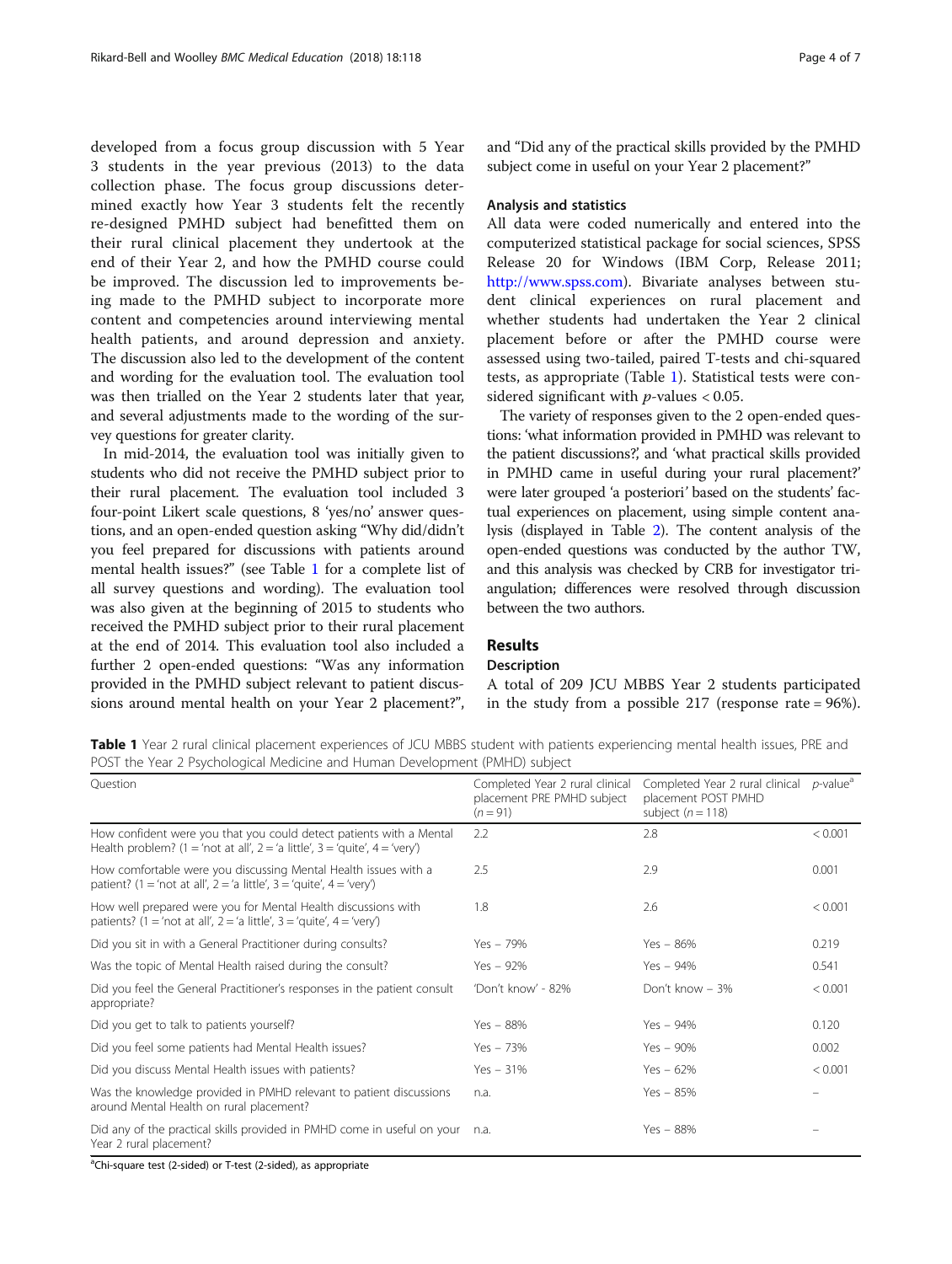<span id="page-4-0"></span>Table 2 Psychological Medicine and Human Development (PMHD) lecture content and practical skills reported by Year 2 James Cook University medical students as 'being useful' on their 4-week rural clinical placement (data derived from open-ended question)

| Lecture content                                                                                                                                                                                                                    | Number of students who reported this being a useful<br>aspect of PMHD (including % of the 97 students whom<br>responded to this question)   |
|------------------------------------------------------------------------------------------------------------------------------------------------------------------------------------------------------------------------------------|---------------------------------------------------------------------------------------------------------------------------------------------|
| 1) Assessing mental illness; including MSE, mini-MSE and 'A SAD WISH' mnemonic                                                                                                                                                     | 49 (51%)                                                                                                                                    |
| 2) General information on mental health ('all was relevant')                                                                                                                                                                       | 20 (21%)                                                                                                                                    |
| 3) Depression, loss and grief                                                                                                                                                                                                      | 21 (22%)                                                                                                                                    |
| 4) Interviewing mental health patients; e.g., how to approach the topic, history-taking,<br>communication, talking to family                                                                                                       | 15 (15%)                                                                                                                                    |
| 5) Anxiety                                                                                                                                                                                                                         | 10 (10%)                                                                                                                                    |
| 6) Lifespan development in relation to youth mental health                                                                                                                                                                         | 10 (10%)                                                                                                                                    |
| 7) Personality disorders; e.g., borderline personality disorder                                                                                                                                                                    | 8(8%)                                                                                                                                       |
| 8) Managing mental illness; e.g., intervention strategies, care plans, medications                                                                                                                                                 | 7(7%)                                                                                                                                       |
| 9) Suicide prevention                                                                                                                                                                                                              | 5(5%)                                                                                                                                       |
| 10) Elder health; e.g., dementia                                                                                                                                                                                                   | 4(4%)                                                                                                                                       |
| 11) Psychoses; e.g., schizophrenia                                                                                                                                                                                                 | 4(4%)                                                                                                                                       |
| 12) PTSD                                                                                                                                                                                                                           | 3(3%)                                                                                                                                       |
| Practical skills                                                                                                                                                                                                                   | Number of students whom reported this being a useful<br>aspect of PMHD (including % of the 100 students whom<br>responded to this question) |
| 1) How to undertake a MSE or mini-MSE; including 'A SAD WISH' and other mnemonics<br>for interviewing patients with depression (appetite, sleep, affect, diurnal variation, weight,<br>interests, suicidal thinking, hopelessness) | 89 (89%)                                                                                                                                    |
| 2) Interviewing skills                                                                                                                                                                                                             | 20 (20%)                                                                                                                                    |
| 3) How to identify patients with a mental illness                                                                                                                                                                                  | 5(5%)                                                                                                                                       |
| 4) Suicide awareness, talking about suicide, and assessing patients with suicidal thoughts 4 (4%)                                                                                                                                  |                                                                                                                                             |

Of the 209 students, 173 (83%) sat in with a GP during a patient consultation; of these, 161 (93%) reported that the topic of the patient's mental health was raised during a patient consultation. One-hundred and ninety students (91%) were also given the opportunity by their supervising General Practitioner (GP) to interview patients independently, with 95 (49%) discussing a patient's mental health issue in some way.

Of the 118 students who completed their rural placement at the end of year 2014 after undertaking PMHD, 100 (85%) reported that the knowledge provided in PMHD was relevant to patient discussions around mental health, and 88% reported that practical skills learnt in PMHD were useful during their rural placement.

# Bivariate analysis

The bivariate analysis in Table [1](#page-3-0) shows Year 2 JCU medical students who undertook their rural clinical placement at the end of 2014 after completing PMHD: felt more comfortable discussing mental health issues with patients ( $p = 0.001$ ); were more likely to discuss mental health issues with patients  $(p < 0.001)$ ; felt better prepared to discuss mental health issues with a patient  $(p < 0.001)$ ; felt more

confident in being able to detect patients with a mental health issue ( $p < 0.001$ ); were more likely to report they believed some patients had mental health issues ( $p = 0.002$ ); and were more likely to volunteer an opinion on the appropriateness of their supervising doctor's response  $(p < 0.001)$ , compared to JCU medical graduates who undertook their rural clinical placement before PMHD in mid-2014.

# Content analyses

Table 2 categorizes the PMHD lecture content and practical skills that Year 2 JCU medical students reported useful on their rural clinical placement. Overall, 97 Year 2 students (82%) reported finding at least one aspect of the lecture content of PMHD to be useful; most commonly this was around assessing mental illness (51%) and specific information on 'depression, loss and grief' (20%), while 21% reported 'all was relevant'. Similarly, 100 Year 2 students (85%) found at least one practical skill to be useful, with the most useful practical skills being 'how to undertake a Mental State Exam (MSE) or mini-MSE' (89%), and 'how to interview patients' (20%).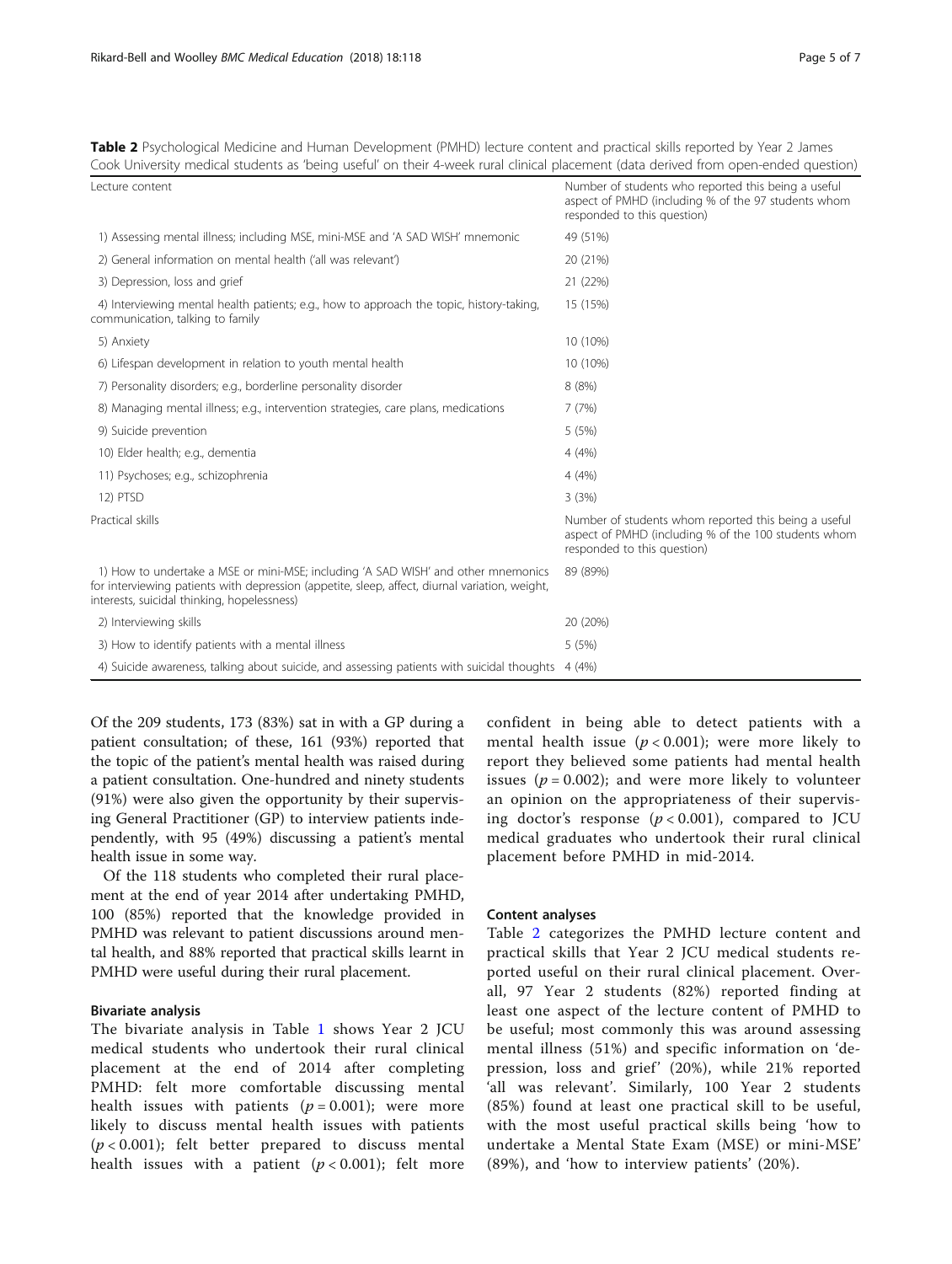For the open-ended question 'why did/didn't you feel prepared for the patient discussions around mental health?', several student comments were taken verbatim from the surveys to illustrate why students who had undertaken PMHD didn't always feel prepared for patient discussions around mental health, even though as a group they reported feeling significantly better prepared than students who had not undertaken PMHD. Typical comments included:

"PHMD prepared me to handle certain patients with mental illnesses, but because it is a sensitive/daunting consultation, I felt only a little ready."

"You know they have some very complex problems going on in their life and you don't want to say anything wrong. I feel very young and inexperienced".

"The PMHD subject really helped. [But] I didn't feel quite prepared as it was my first time experiencing real life practise with the Mental State Exam."

"Had a 17 year old male who had come in for gynecomastia but was very suicidal – I felt I wouldn't have been equipped to talk to him as he was really intense".

"There are a lot of things that can simply not be prepared for in theory, such as the physical interactions with patients, particularly in schizophrenia cases".

## **Discussion**

This study demonstrates JCU medical students who undertook a psychological medicine course with lecture content on the mental health issues prevalent in rural areas and practical experiences around discussing and assessing these issues with patients, reported being significantly better prepared for interacting with patients having psychological distress than students who went on their rural placement before undertaking the psychological medicine course. While it is not new that the medical students should be equipped to deal with disorders of mental health, it is new that medical students are reporting that they are benefiting from early undergraduate exposure to practical and relevant mental health knowledge and competencies.

As with other streams of the medical curriculum at JCU, there has been an attempt to build psychological

medicine and associated clinical skills in an integrated systems-based fashion. PMHD now combines a relevant chronological curriculum for understanding psychological development and health across the lifespan. Students are taught how to conduct a thorough mental state examination with regard to psychiatric conditions across the lifespan, and how to conduct a cognitive assessment using the mini-mental state. With this curriculum change, PMHD should now provide medical students with relevant and practical mental health knowledge and competencies for their extensive hospital and medical centre placements in Years 2, 4, 5 and 6. On these rural placements, it is almost certain the students will come into direct contact with patients experiencing psychological distress, and/or be present in the room where a doctor will model general skills in interviewing patients with psychological distress as part of the general consult. Sometimes, the medical student will even be asked to undertake a mental health assessment and interview by themselves.

Indeed, the content analyses shows 82% and 85% of the students who went on their Year 2 placement after undertaking PMHD reported at least one aspect of the lecture content and the practical sessions, respectively, came in useful when discussing mental health with patients experiencing psychological distress. In particular, students found the information on locally prevalent mental health conditions and practical experiences in the classroom around interviewing patients about these conditions and conducting depression and anxiety assessment and mental state examinations to be of most use.

However, it is not expected that a single semester subject in year two of an undergraduate medical course would fully prepare students for detecting, diagnosing and treating disorders of mental health in medical practice. Indeed, this study found many students reporting they did not feel fully prepared for discussing mental health with patients experiencing psychological distress even after undertaking PMHD. Some students found the topic too sensitive or subject material confronting (e.g., sexual abuse, refugees with PTSD), while others were concerned about saying the wrong thing to either make the situation worse for depressed or suicidal patients, or potentially turn psychotic patients violent.

Australian medical students will regularly treat patients with disorders of mental health in general practice or on hospital wards because such disorders are common in Australian populations; especially rural and remote communities. Although often confronting, medical students are able to grasp and appreciate the many aspects of mental health in different settings if provided with the appropriate relevant and practical mixture of mental health knowledge and competencies.